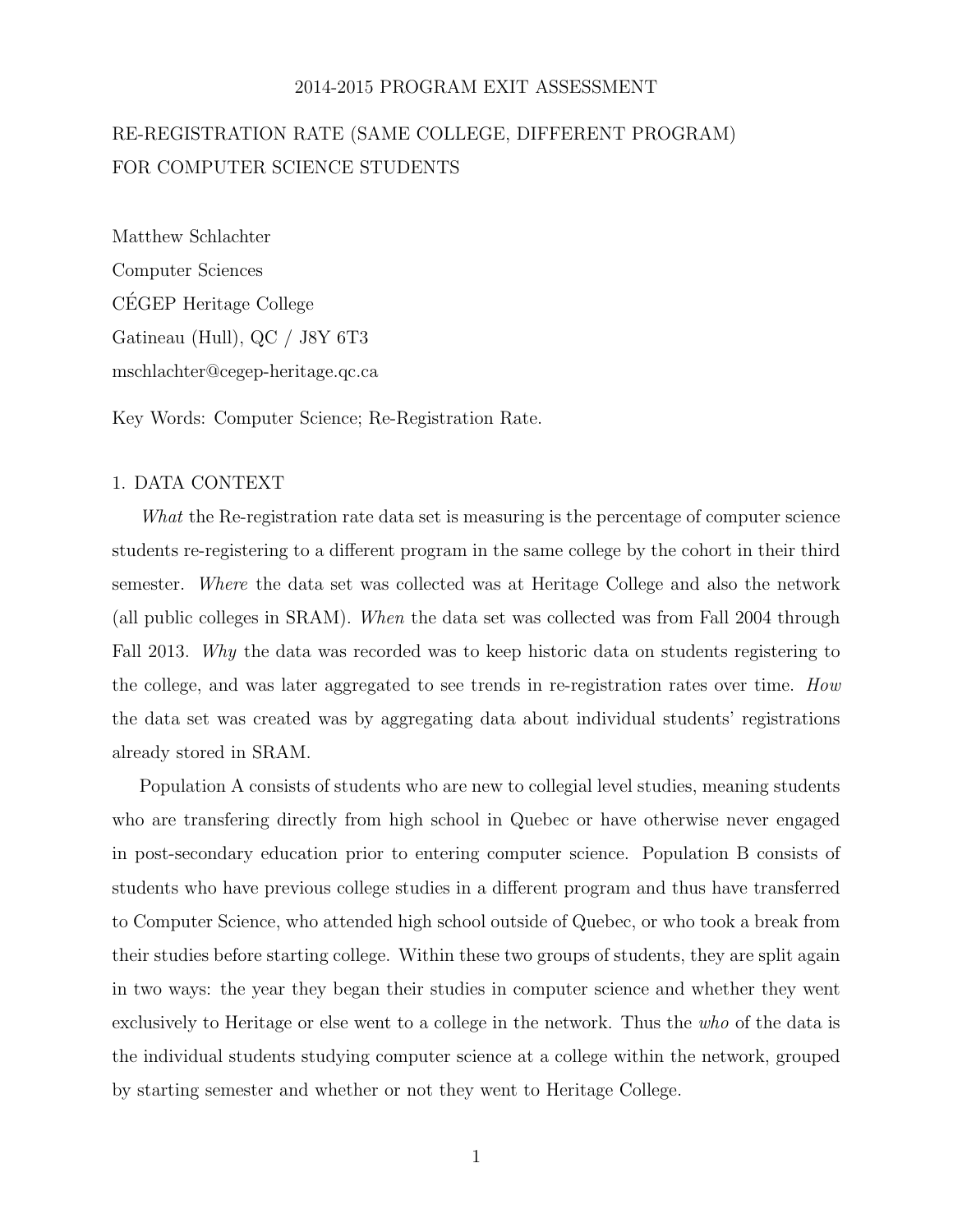## 2. DATA

These tables show the frequencies and totals for the different cohorts and populations, seperated between Heritage and the Network.

| Table 1: Heritage Re-Registration Rate |    |                                 |    |  |  |  |  |
|----------------------------------------|----|---------------------------------|----|--|--|--|--|
| Cohort                                 |    | Population A Population B Total |    |  |  |  |  |
| $F-2004$                               | 6  | N/A                             | 6  |  |  |  |  |
| $F-2005$                               | 6  | 3                               | 9  |  |  |  |  |
| $F-2006$                               | 7  | $\mathbf{1}$                    | 8  |  |  |  |  |
| $F-2007$                               | 4  | 0                               | 4  |  |  |  |  |
| $F-2008$                               | 9  | 2                               | 11 |  |  |  |  |
| $F-2009$                               | 8  | 3                               | 11 |  |  |  |  |
| $F-2010$                               | 9  | $\overline{2}$                  | 11 |  |  |  |  |
| $F-2011$                               | 10 | 4                               | 14 |  |  |  |  |
| $F-2012$                               | 15 | 4                               | 19 |  |  |  |  |
| Total                                  | 74 | 19                              | 93 |  |  |  |  |

| Table 2: Network Re-Registration Rate |
|---------------------------------------|
|---------------------------------------|

| Cohort   |      | Population A Population B | Total |
|----------|------|---------------------------|-------|
| $F-2004$ | 571  | 334                       | 905   |
| $F-2005$ | 515  | 312                       | 827   |
| $F-2006$ | 524  | 284                       | 808   |
| $F-2007$ | 523  | 295                       | 818   |
| $F-2008$ | 670  | 380                       | 1050  |
| $F-2009$ | 712  | 353                       | 1065  |
| $F-2010$ | 616  | 384                       | 1000  |
| $F-2011$ | 670  | 420                       | 1090  |
| $F-2012$ | 686  | 427                       | 1113  |
| Total    | 5487 | 3189                      | 8676  |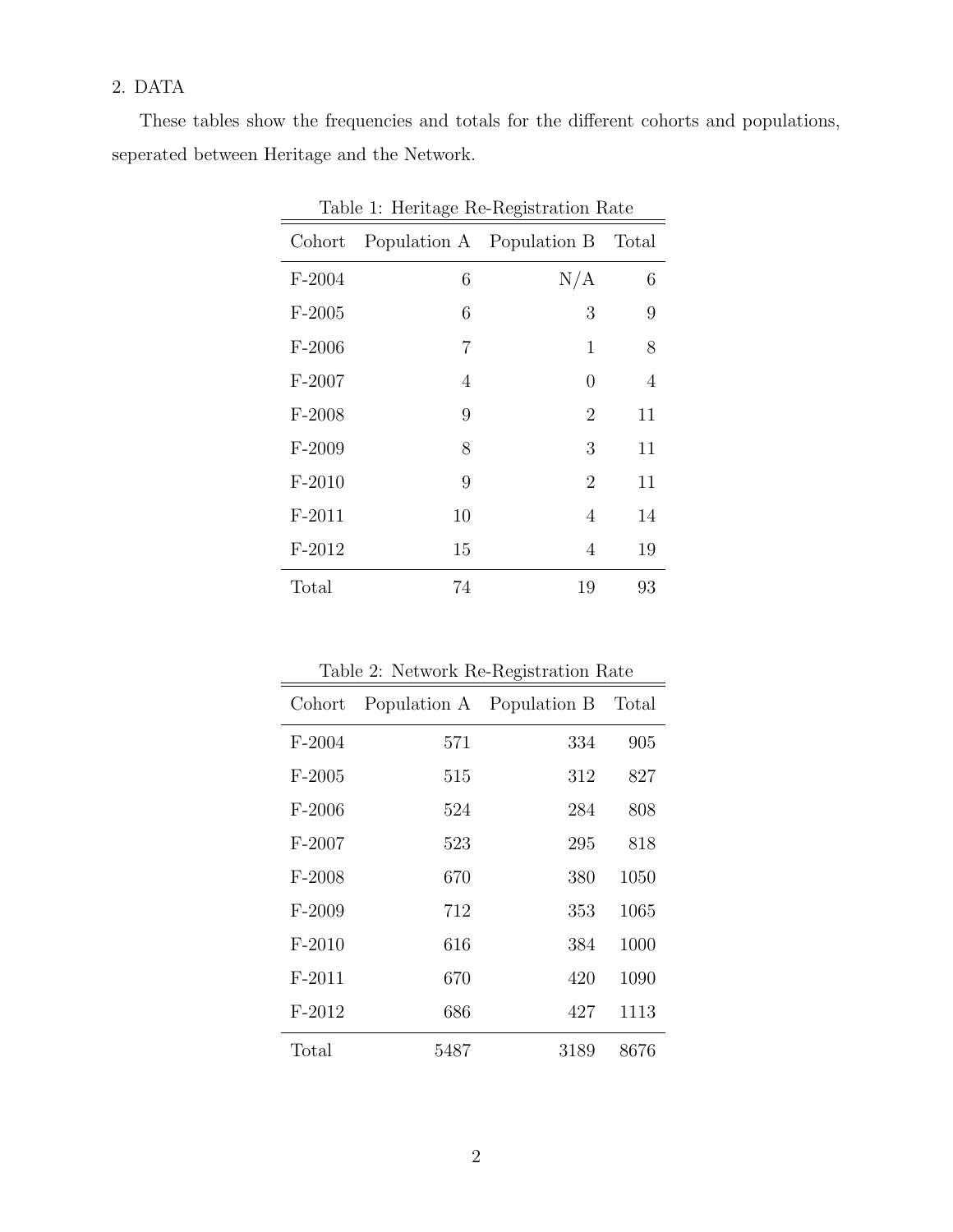These barcharts show the relative re-registration rates per cohort, comparing Heritage to the Network and grouping by population.



Figure 1: Population A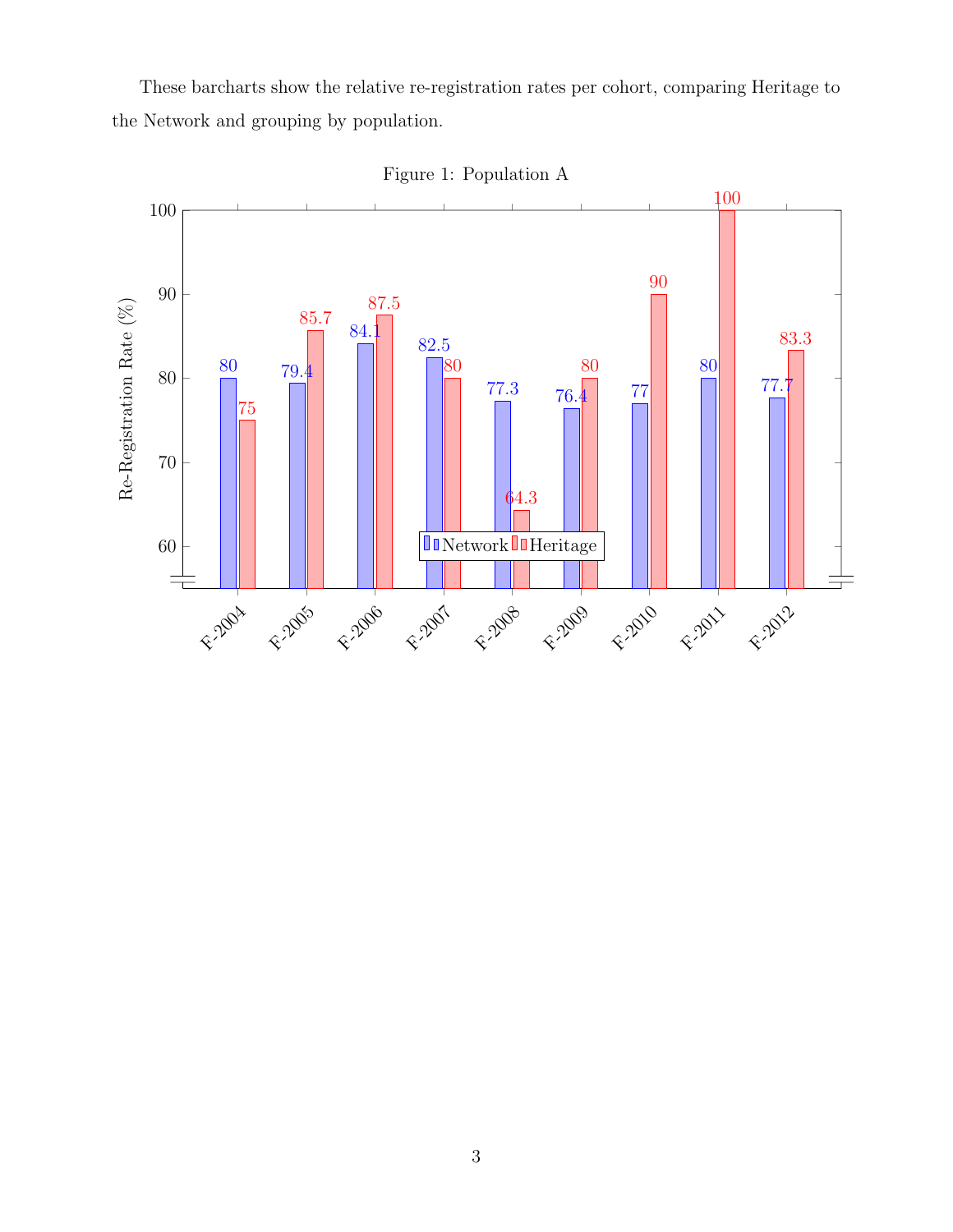

## 2. DATA ANALYSIS

## 2.1. 5-Number Summaries

Below are 5-number summaries for different populations based on their re-registration rates (in percentages), with each cohort being treated as a datapoint. These 5-number summeries include, in order: the minimum value, the first quartile value, the median value, the third quartile value, and the maximum value, which divide the data into quarters.

| Table 3: 5-Number Summaries         |       |       |        |       |        |  |  |  |  |
|-------------------------------------|-------|-------|--------|-------|--------|--|--|--|--|
| Population                          | Min   | Q1    | Median | $Q_3$ | Max    |  |  |  |  |
| Heritage population $A \quad 64.30$ |       | 77.50 | 83.30  | 88.75 | 100.00 |  |  |  |  |
| Heritage population B               | 0.00  | 50.00 | 63.35  | 70.85 | 80.00  |  |  |  |  |
| Heritage                            | 0.00  | 62.15 | 75.00  | 84.50 | 100.00 |  |  |  |  |
| Network population A 76.40          |       | 77.15 | 79.40  | 81.25 | 84.10  |  |  |  |  |
| Network population B                | 67.90 | 69.05 | 70.20  | 72.85 | 74.30  |  |  |  |  |
| Network                             | 67.90 | 70.20 | 75.35  | 79.40 | 84.10  |  |  |  |  |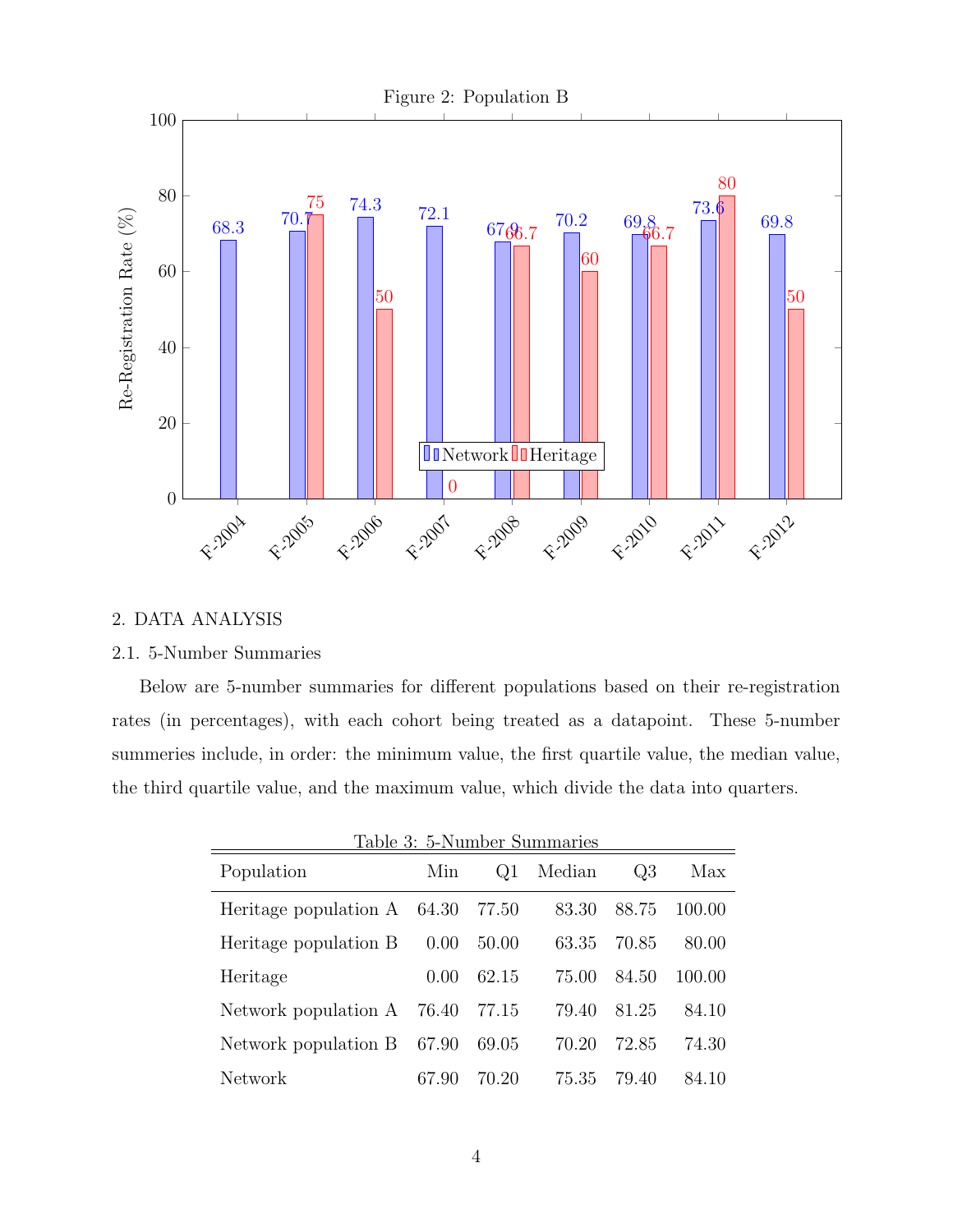### 2.2. Boxplots

Below are pairs of boxplots displaying information about different populations. Each pair is followed by a comparison of the two boxplots.



Population A is more symmetric than population B and has a much smaller range and inter-quartile range. Population A has twice as many outliers as population B, although the outliers for population A are much closer to the median than is the outlier of population B. About 75% of the cohorts in population A have a higher re-registration rate than any cohort in population B, since the first quartile of population A is near the upper whisker of population B. Population A had the highest re-registration rate for a cohort, while population B had the lowest re-registration rate for a cohort.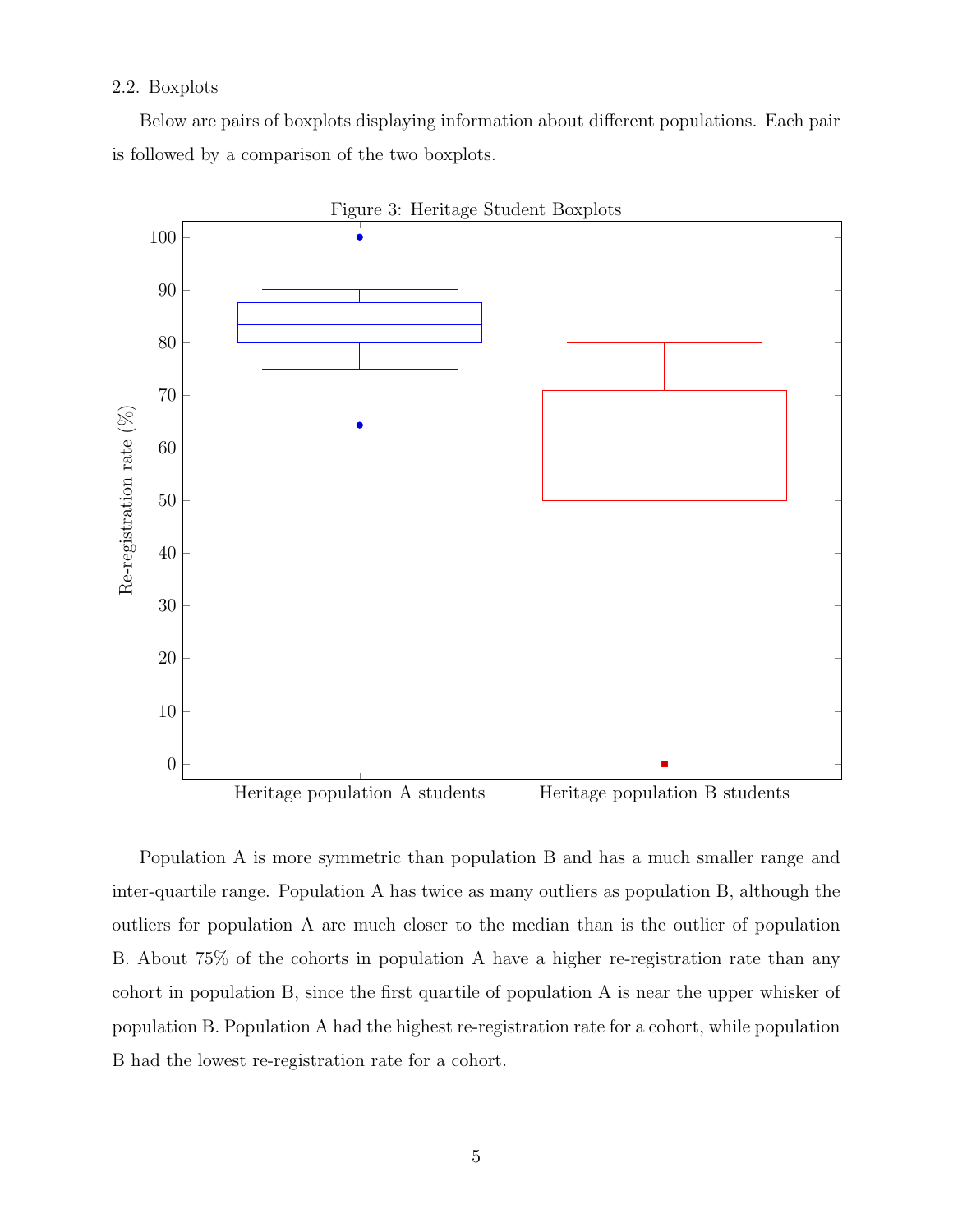

The Heritage population has both the highest range and the highest inter-quartile range. The Heritage population is more symmetric than the Network population, which seems to have a skew to the right. The Heritage has two outliers, which are essentially equidistant from its median, while the Network population only has one outlier, which is near the median of the Heritage population. About 75% of the Heritage cohorts have a higher re-registration rate than about 75% of the Network cohorts. The Heritage population had both the highest and the lowest re-registration rate for a cohort.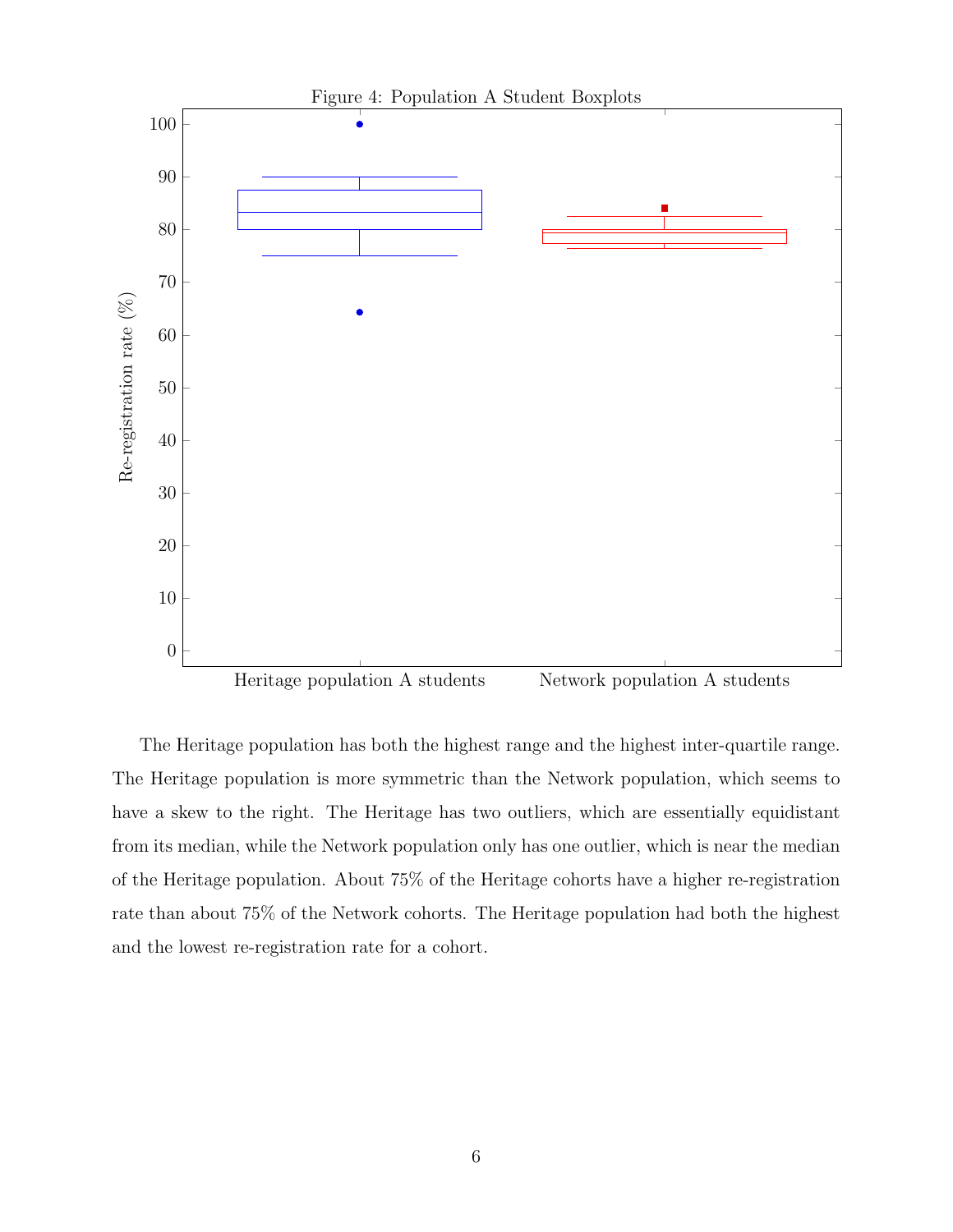

The Heritage population has the highest range and the highest inter-quartile range. The Heritage population has the cohorts with both the highest and lowest re-registration rates. The Network population is more symmetric, although both are observably skewed; the Heritage population being skewed to the left (with the outlier included) and the Network population being slightly less skewed to the right. The re-registration rates for the Network population are somewhat tightly clustered around the third quartile of the Heritage population.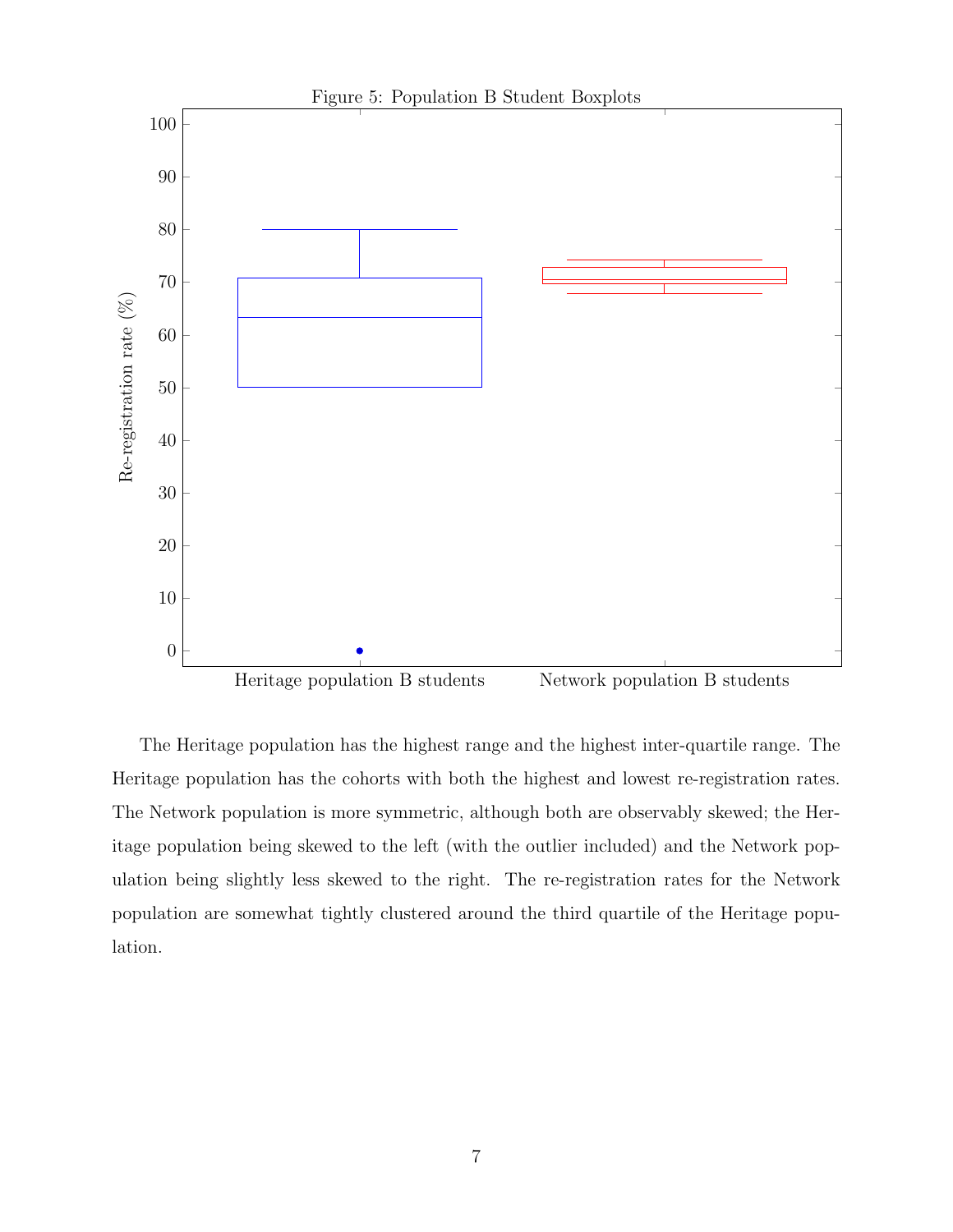

The Heritage population has the highest range and the highest inter-quartile range. The Heritage population also has the cohorts with both the highest and lowest re-registration rates, and includes both the minimum and maximum possible values. The Heritage population and the Network population have about the same shape and symmetry (excluding the outlier). The Heritage population has one outlier while the Network population has none. The re-registration rates for the Network population nearly all fit into the middle 50% of the re-registration rates for the Heritage population.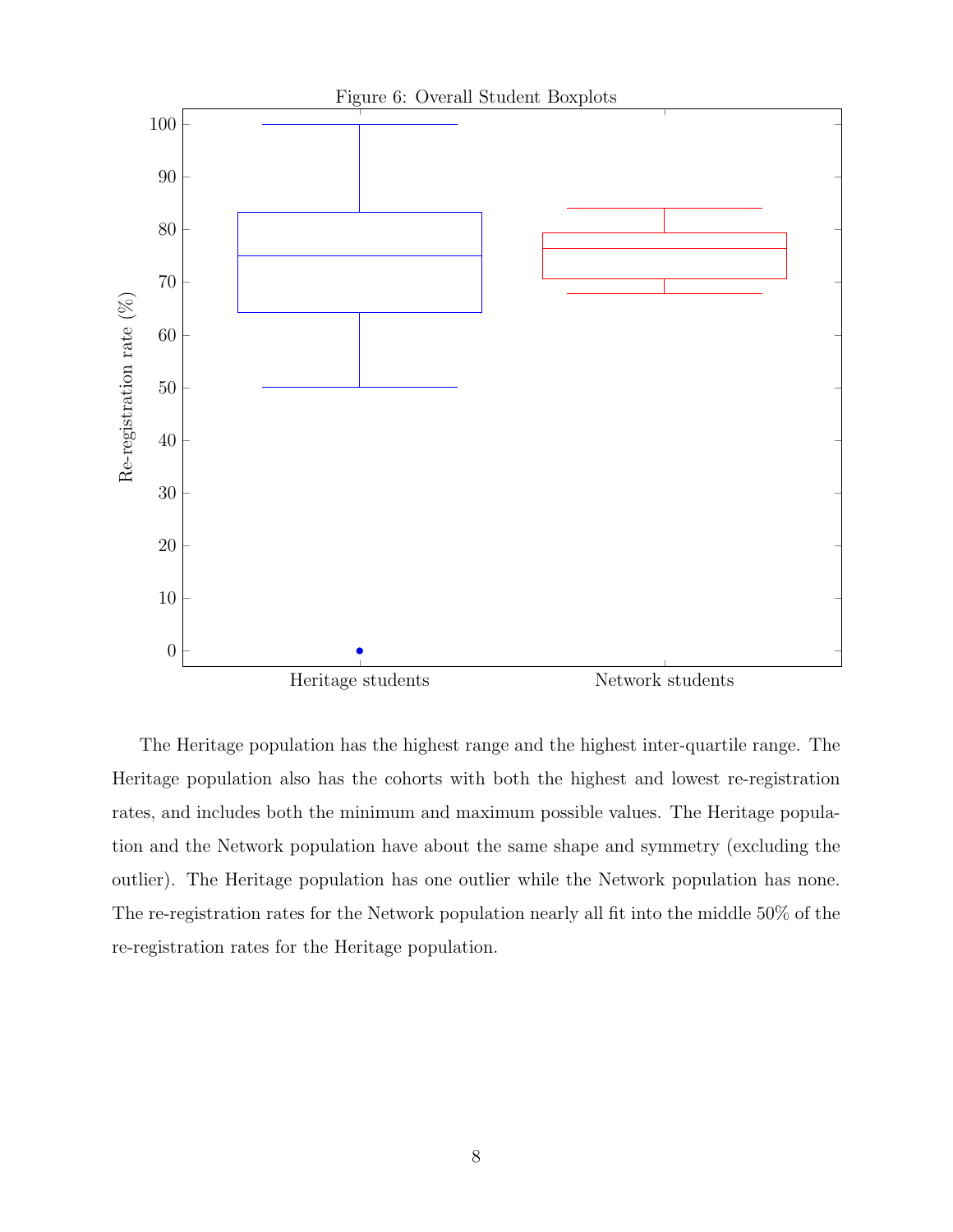## 3. CALCULATIONS

#### 3.1 Sample Population Calculations

These calculations describe different populations, treating each as a single sample weighted by enrolment. Each set of calculations includes the sample mean (denoted  $\bar{x}$ ), standard error (denoted  $SE(\bar{x})$ ), and a 95% confidence interval (denoted CI). These calculations will use a total population mean of  $p = 0.7573$  taken from the network population, and a z-score of 1.96 for the critical value  $(z^*)$  of the confidence interval. After each population, it will be discussed whether the neccessary conditions are met for a valid confidence interval.

$$
\overline{x} = \frac{x}{n}
$$
 (Calculations for Heritage College population A students)  
=  $\frac{74}{90}$   
= 0.822

$$
SE(\overline{x}) = \sqrt{\frac{p(1-p)}{n}}
$$

$$
= \sqrt{\frac{0.7573(0.2427)}{90}}
$$

$$
\approx 0.0446
$$

$$
CI = \overline{x} \pm z^* * SE(\overline{x})
$$
  
= 0.8222 ± 1.96 \* 0.0446  
= 0.8222 ± 0.0874  
= [0.7348, 0.9096]

This sample satisfies the 10% condition since the sample size (90) is less than 10% of the total population (11,457). This sample satisfies the 10 success/10 failure condition since it is expected that there will be at least 10 successes and 10 failures ( $np \ge 10$  and  $n(1-p) \ge 10$ ). This sample is not random; however, we will assume it to be representative of the population. Thus, the confidence interval is valid.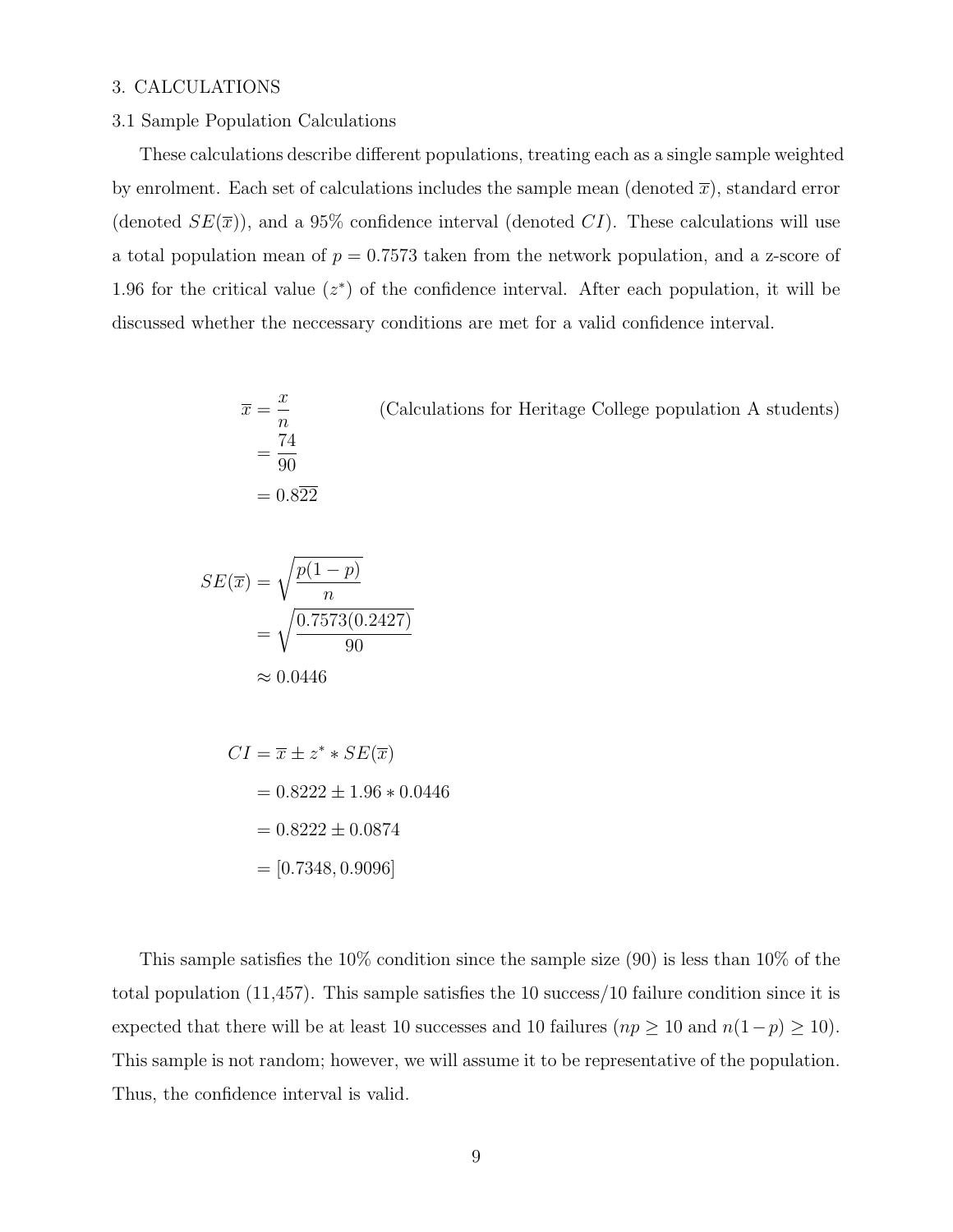$\overline{x} =$  $\overline{x}$ n (Calculations for Heritage College population B students) = 19 24  $= 0.791\overline{66}$ 

$$
SE(\overline{x}) = \sqrt{\frac{p(1-p)}{n}}
$$

$$
= \sqrt{\frac{0.7573(0.2427)}{24}}
$$

$$
\approx 0.0864
$$

$$
CI = \overline{x} \pm z^* * SE(\overline{x})
$$
  
= 0.7917 ± 1.96 \* 0.0864  
= 0.7917 ± 0.1693  
= [0.6224, 0.9610]

This sample satisfies the  $10\%$  condition since the sample size (24) is less than  $10\%$  of the total population (11,457). This sample does not satisfy the 10 success/10 failure condition since, although it is expected that there will be at least 10 successes, less than 10 failures are expected  $(np \ge 10$  but  $n(1-p) \le 10$ ). This sample is not random; however, we will assume it to be representative of the population. Thus, the confidence interval is not valid.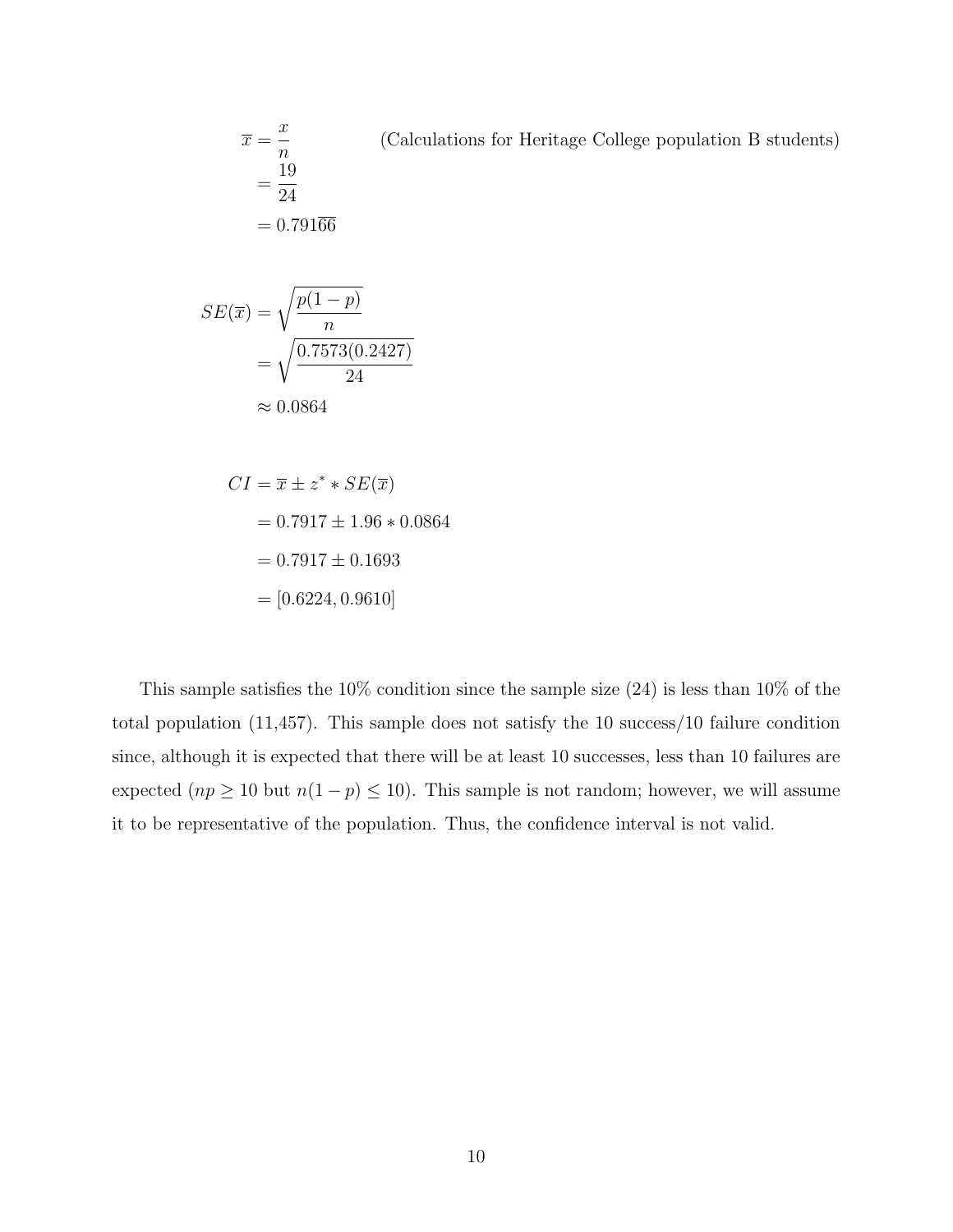(Calculations for all Heritage College students)

$$
\overline{x} = \frac{x}{n}
$$

$$
= \frac{93}{114}
$$

$$
\approx 0.8158
$$

$$
SE(\overline{x}) = \sqrt{\frac{p(1-p)}{n}}
$$

$$
= \sqrt{\frac{0.7573(0.2427)}{114}}
$$

$$
\approx 0.0402
$$

$$
CI = \overline{x} \pm z^* * SE(\overline{x})
$$
  
= 0.8158 ± 1.96 \* 0.0402  
= 0.8158 ± 0.0788  
= [0.7370, 0.8946]

This sample satisfies the 10% condition since the sample size (114) is less than 10% of the total population (11,457). This sample satisfies the 10 success/10 failure condition since it is expected that there will be at least 10 successes and 10 failures ( $np \ge 10$  and  $n(1-p) \ge 10$ ). This sample is not random; however, we will assume it to be representative of the population. Thus, the confidence interval is valid.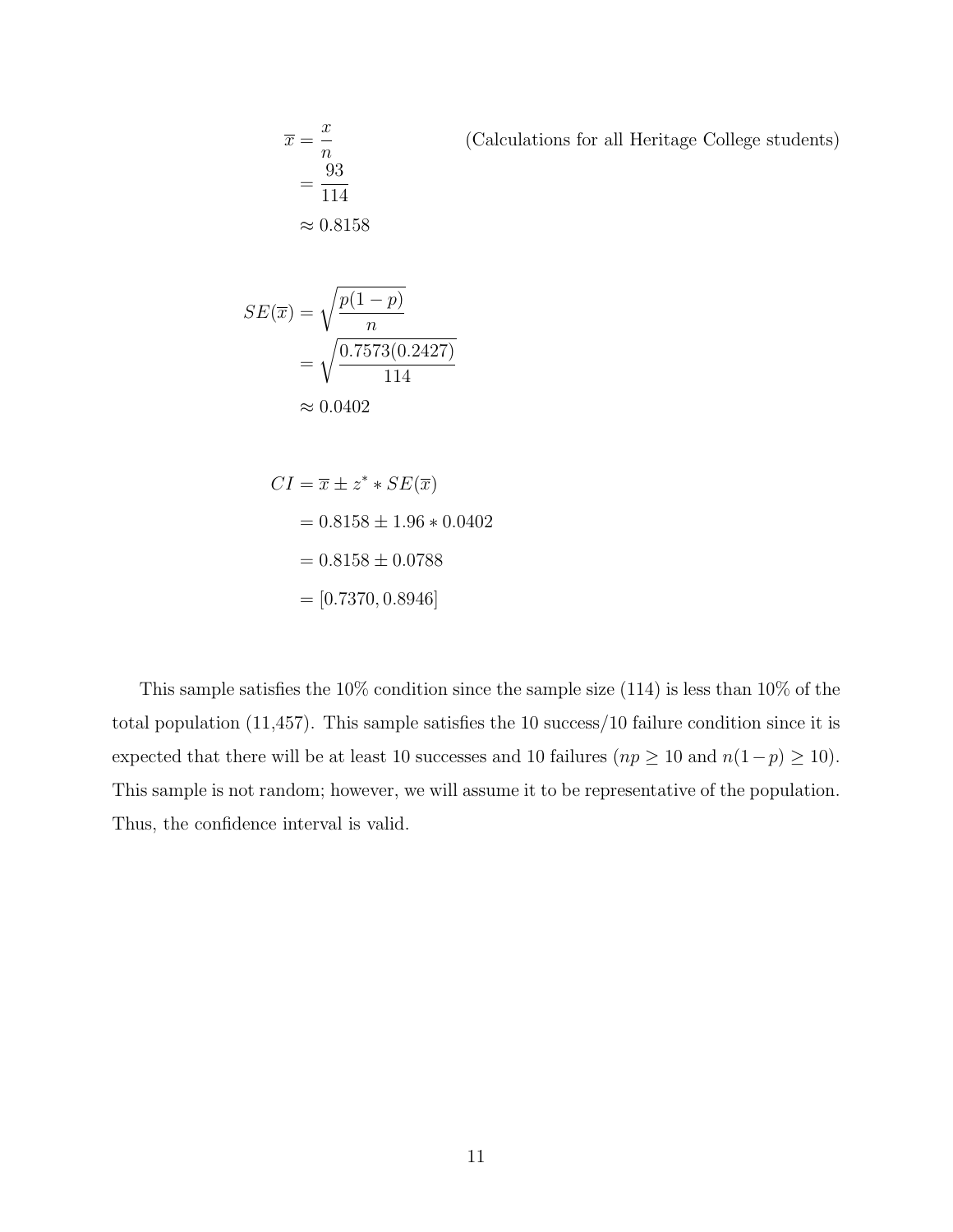#### 3.2 Network Population Calculations and Hypotheses

$$
p = \frac{x}{n}
$$
 (Calculations and hypotheses for population A Students)  
=  $\frac{5487}{6940}$   
 $\approx 0.7906$ 

The null hypothesis for re-registration rate would be that the mean re-registration rate for Heritage students is the same as the mean for Network students such that:

$$
H_0: \overline{x} = 0.7906
$$

An alternative hypotheses would be that the mean re-registration rate for Heritage students is greater than the mean for Network students such that:

$$
H_A: \overline{x} > 0.7906
$$

The independence condition is satisfied. The sample is not random so the randomization condition is not satisfied; however, we'll assume that the sample is representative of the population. The 10% condition is satisfied. The success/failure condition is satisfied.

$$
z = \frac{\overline{x} - p}{\sqrt{p(1 - p)/n}}
$$

$$
z = \frac{0.8222 - 0.7906}{\sqrt{0.7906(0.2094)/90}}
$$

$$
z \approx 0.7368
$$

 $\therefore$  P-value  $\approx 0.22965$ 

With a significance level of 10%, we fail to reject the null hypothesis since there is not evidence that Heritage students have a higher re-registration rate than Network students. The calculated P-value is the probability of seeing results as good as those of Heritage students or better, because of natural sampling variation. Since the calculated P-value is not less than the significance level of 10%, the null hypothesis cannot be rejected.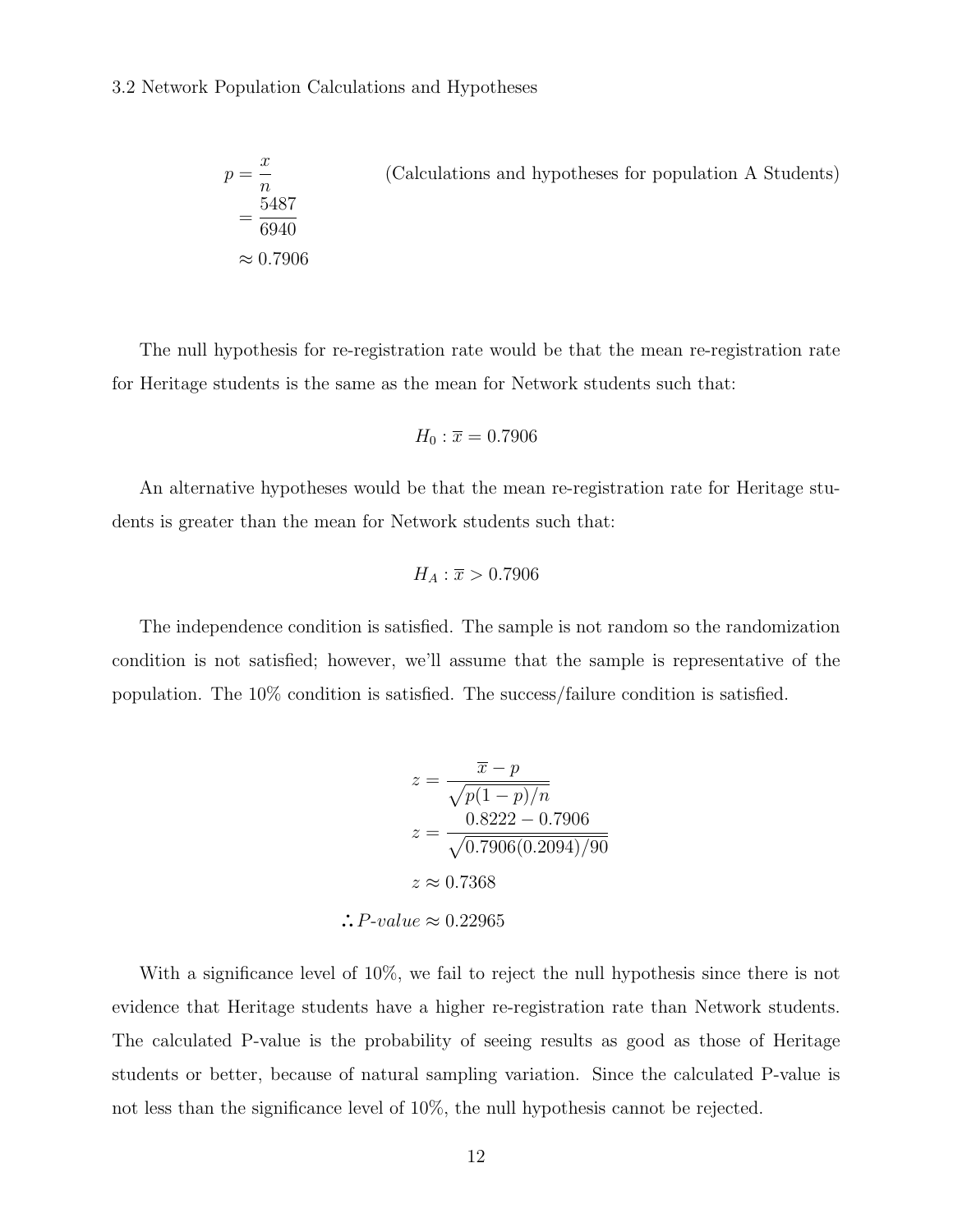$$
p = \frac{x}{n}
$$
 (Calculations and hypotheses for population B Students)  
=  $\frac{3189}{4517}$   
 $\approx 0.7060$ 

The null hypothesis for re-registration rate would be that the mean re-registration rate for Heritage students is the same as the mean for Network students such that:

$$
H_0: \overline{x} = 0.7060
$$

An alternative hypotheses would be that the mean re-registration rate for Heritage students is greater than the mean for Network students such that:

$$
H_A: \overline{x} > 0.7060
$$

The independence condition is satisfied. The sample is not random so the randomization condition is not satisfied; however, we'll assume that the sample is representative of the population. The 10% condition is satisfied. The success/failure condition is not satisfied (but we'll ignore that).

$$
z = \frac{\overline{x} - p}{\sqrt{p(1 - p)/n}}
$$

$$
z = \frac{0.7917 - 0.7060}{\sqrt{0.7060(0.2940)/24}}
$$

$$
z \approx 0.9215
$$

 $\therefore$  P-value  $\approx 0.17879$ 

With a significance level of 10%, we fail to reject the null hypothesis since there is not evidence that Heritage students have a higher re-registration rate than Network students. The calculated P-value is the probability of seeing results as good as those of Heritage students or better, because of natural sampling variation. Since the calculated P-value is not less than the significance level of 10%, the null hypothesis cannot be rejected.